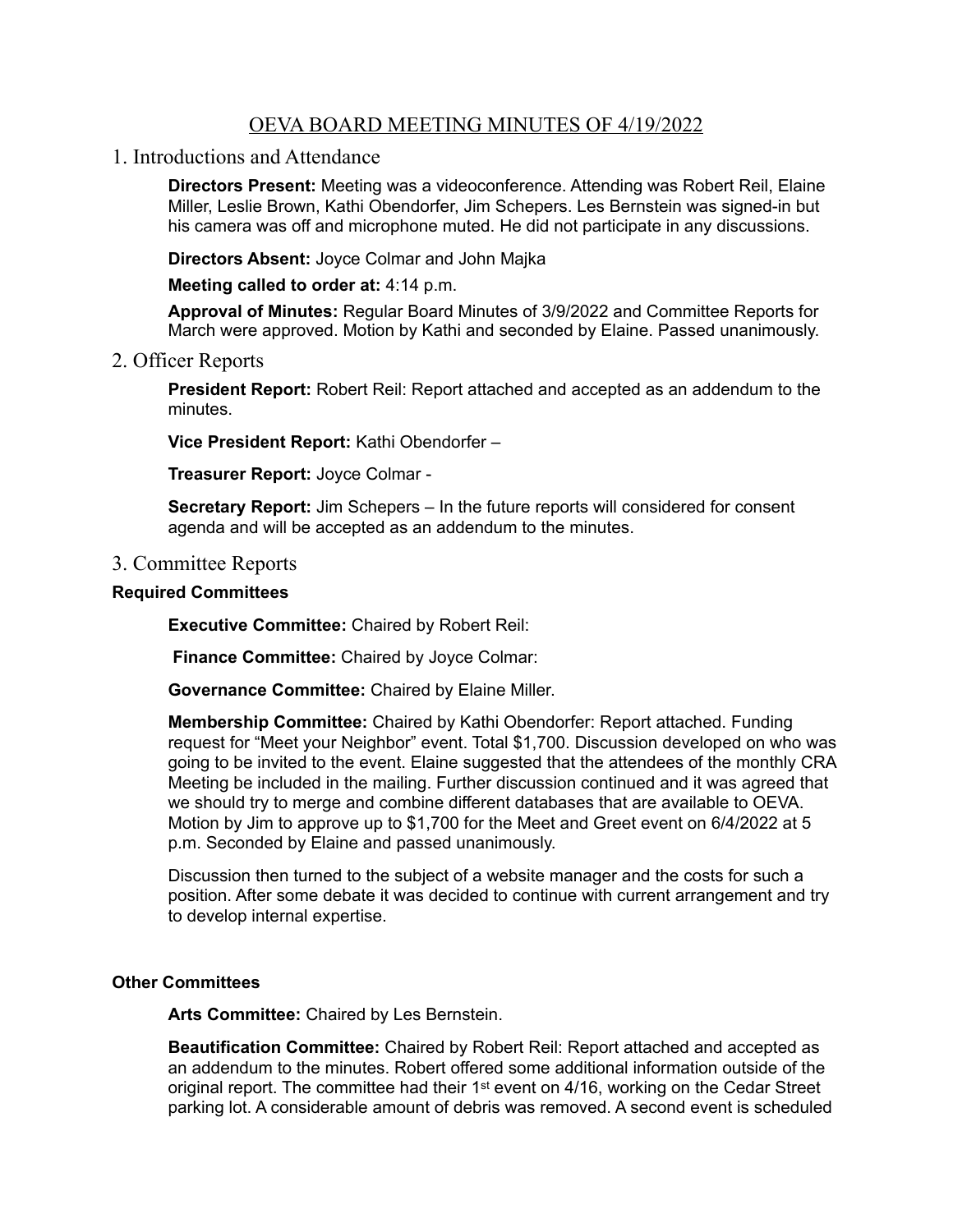for Thursday, 4/21 at 5 p.m. Elaine suggested that we try and recruit some students for their help with this project as many require service hours for their school groups. This will be researched further.

**Citizen's Patrol Committee:** Chaired by John Majka

 **Englewood Arts District (EAD):** Chaired by Leslie Brown

 **Events Committee:** Chaired by Les Bernstein.

 **Government Relations Committee:** Chaired by Elaine Miller

**IT Committee:** Chaired by Robert Reil: Report attached and accepted as an addendum to the minutes. The discussion for 501c (3) was tabled. After some discussion about email and Microsoft 365 Teams, Kathi made a motion to approve 4 licenses for the officers at \$20 @ month under Microsoft Teams. Seconded by Jim and passed unanimously.

**Marketing Committee:** Chaired by Leslie Brown

**Media Committee:** Chaired by Susana Jimenez: Report attached and accepted as an addendum to the minutes.

**Merchandising Committee:** Chaired by Jim Schepers. Jim reported that he had researched trademarks availability for OEVA and Cruisin On Dearborn. Both names are currently available if the Board wish to pursue. It will be studied for future consideration.

**Merchants Committee:** Chaired by Leslie Brown

**Diversity & Inclusion:** Chaired by Susana Jimenez

4. Old Business:

A. Car Show Marketing: - Tabled pending further information.

B. Illegal Art (Funding request by Marie at Mango Bistro) – Tabled pending further information.

C. Wash Away Your Fears (Chalk Art funding request) – Tabled pending further information.

D. Linda Ronstadt Tribute (Funding request for Spencer's Sparkle) – Tabled pending further information.

5. New Business:

A. Food Truck Mondays – Discussion centered on this being a good idea and should be supported.

B. Annual Affirmation: Tabled for now.

C. Recording of Regular Board Meetings – Although we have the capability to record meetings, it was decided this would not be our practice for now.

6. Announcements:

7. Motion to Adjourn:

Made by Leslie Brown

Seconded by Kathi Obendorfer\_\_\_\_\_\_\_\_\_\_\_\_\_\_\_\_\_\_\_\_\_\_\_,